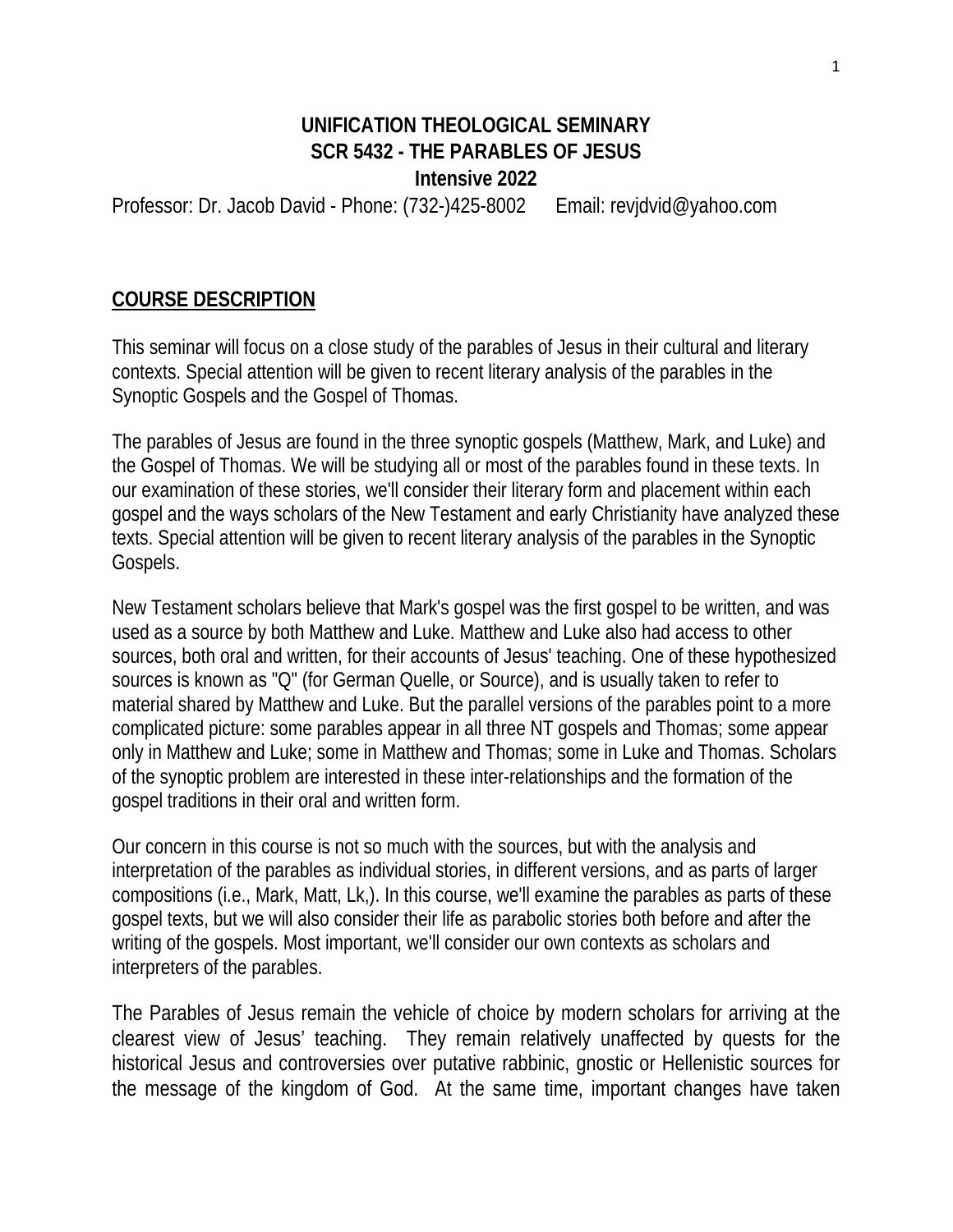place in the art of parabolic interpretation. The older theory, which was based on a distinction between moral themes and nativistic story-telling, has given way to seeing parables as shock therapy with the reader in the role of the victim. Instead of rural scenes of timeless agricultural routines – planting and harvesting – the critic now mines the stories for angles on bureaucrats, bankers, and imperial corruption. Desperate men and women inhabit the world of the parables – an accused embezzler, an impoverished widow. Sometimes the moral lesson is crystal clear. Jesus' social commentary manages to combine the highest spiritual values with the lives of born-losers. Instead of clarifying Jesus, the parables have been described by one writer as designed to focus light on the inmost thought of the reader.

# COURSE OUTCOMES

At the conclusion of the course students will:

- 1. Interpret the parables of Jesus with regard to both form and content.
- 2. Recognize the distinction that have been made between parables, allegories, and exemplary stories.
- 3. Understand modern methods of literary criticism that will aid and illuminate the study of the parables.
- 4. Recognize and identify redactional elements in the parables that have been inserted by the writer for various reasons.
- 5. Understand the contemporary application of Jesus' parables.

# TEXTBOOKS

RSV Version of the Bible

John Crossan, In Parables, Harper and Row Publishers. San Francisco. ISBN 0-06-

061609-1, 1992- \$14.13

Robert Funk, The Parables of Jesus, The Jesus Seminar. Polebridge Press, California. ISBN 0-944344-07-0, 1998 -\$18

Eta Linneman, Parables of Jesus Introduction and Exposition, Hollen Street Press Limited, Great Britain. 0-281-02891-5, \$13.95

Mary Ann Getty-Sullivan, Parables of the Kingdom, Liturgical Press. Collegeville,

Minnesota. ISBN 978-0-8146-2993-2, 2017 -\$9.95

Charles W. Hedrick, Many Things in Parables, Westminster John Knox Press, Louisville. ISBN 0-664-22427-X, 2004 -\$21.87

# **Grading Rubric:**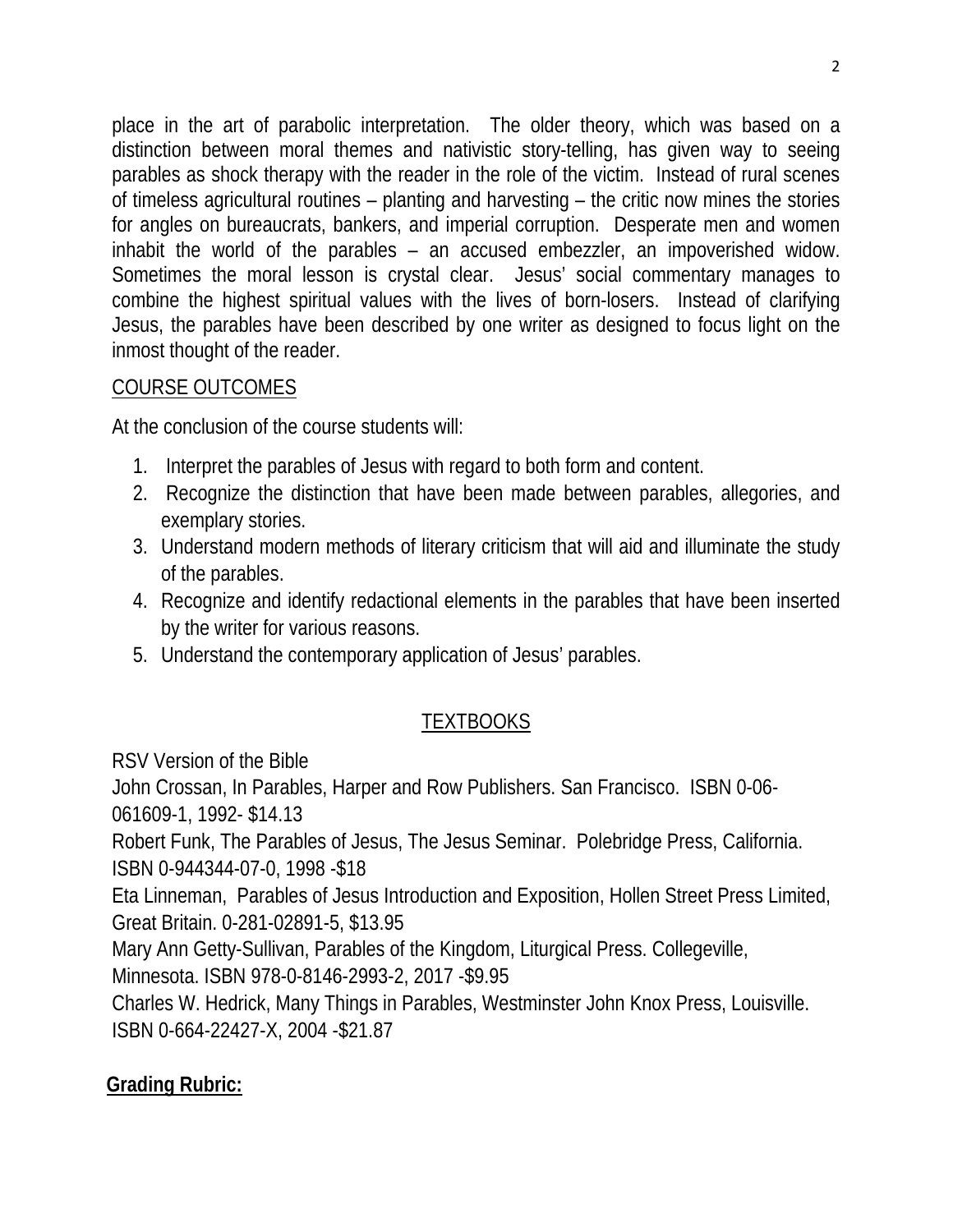In calculating the final grade for the course, letter grades for assignments are converted into the following numerical equivalents, and the total is then converted back to a letter grade:

| A 97       | A- 91.5    | B+ 87 |              |
|------------|------------|-------|--------------|
| B 82       | B- 77      |       | $C+$ 72.5    |
| $C = 67.5$ | $C - 62.5$ |       | $D+ 57.5$    |
| D 53       | D- 50      |       | $F \qquad 0$ |

This scale severely penalizes Fs. Therefore, it is better to hand in a poorly done assignment than not to hand one in at all.

In computing the cumulative grade point average (G.P.A.) the following quality point scale is used:

| $A - 3.67$ | $B + 3.33$ |
|------------|------------|
| $B - 2.67$ | $C+2.33$   |
| $C - 1.67$ | $D+1.33$   |
| $D - 0.67$ | F 0.00     |
|            |            |

Incompletes are given only when there are compelling medical or personal reasons. \*See UTS catalog for a detailed grading policy.

#### **Netiquette**

*When posting online or by email, you need to follow the same ethical standards and laws as you would in face-to-face communications. Your language should be respectful of faculty members and fellow students. Do not post private or confidential information about anyone, and do not provide personal information that could put yourself at risk. The Seminaries LMS has robust security measures to protect communication between teacher and student. Yet please be aware that anything that you post in discussions and groups in which other students participate can be retrieved by others and copied.* 

*Do not download and share course materials without permission of the instructor, as this may violate copyright. UTS reserves the right to delete postings on UTS maintained sites that are considered insensitive, harassing or illegal. Language that is illegal, obscene, defamatory, threatening, infringing of intellectual property rights, invasive of privacy, profane, libelous, threatening, harassing abusive, hateful or*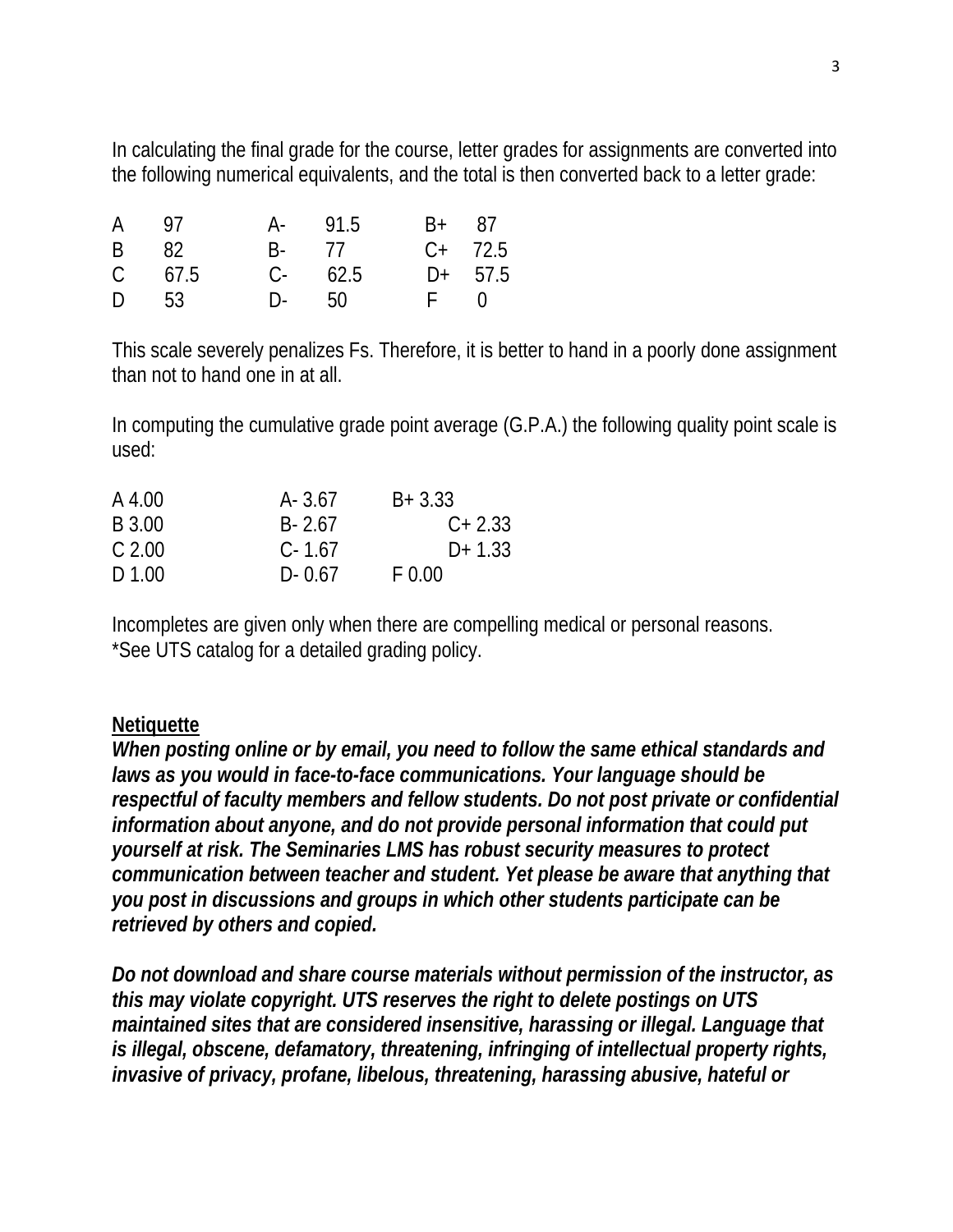*embarrassing to any person or entity, or otherwise, is a violation of the Student Code.* 

### *Academic Integrity*

*Plagiarism is a form of dishonesty that occurs when a student passes off someone else's work as their own. This can range from failing to cite an author for ideas incorporated into a student's paper, to cutting and pasting paragraphs from different websites, to handing in a paper downloaded from the Internet. This includes buying or submitting a paper written by a third party. All are considered forms of "plagiarism" and a violation of the Seminary's academic integrity policy. Instances of plagiarism may be reported to Director of the DMin. Program for disciplinary action. Possible disciplinary actions include probation, suspension or withdrawal.* 

*The first instance of plagiarism in this course, the student must repeat the assignment. If the student plagiarizes again, the student will receive an "F" for the course.* 

### **Evaluation**

| Book Reviews and reflections: 25% |     |
|-----------------------------------|-----|
| Attendance and participation: 10% |     |
| <b>Class Presentations</b>        | 5%  |
| Written assignments               | 5%  |
| <b>Final Paper</b>                | 25% |

**Pre-Course Assignment:** Reflections and report on one of the books listed in the required texts to be presented on the second day of the classes.

**Post Course Assignment**: Reading of all materials required and a 12–15-page paper on Parables. Topic may be selected in consultation with the professor.

**Class Schedule:**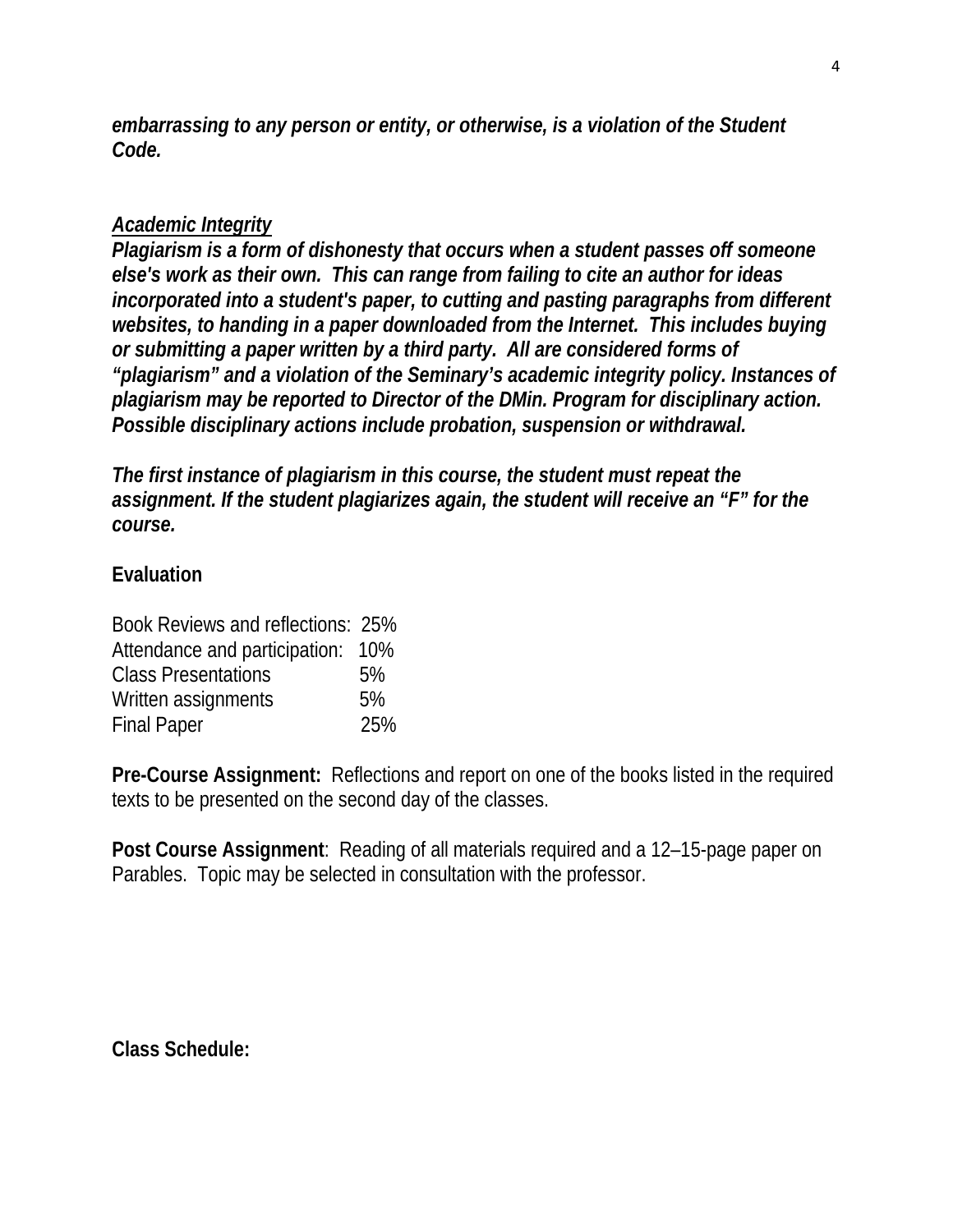**Monday:** Introduction to the Gospels and the Teaching styles of Jesus - Discussion on the first 2 chapters of *John Crossan, In Parables,*  Discussion on the pre-recorded Lecture.

**Tuesday:** Presentation on book reports. Discussion on Chapters 3 & 4 - *John Crossan, In Parables.* Discussion on the pre-recorded lecture.

**Wednesday:** Classification of Parables. Parables of Grace, Parables of the Kingdom, Parables of Judgement. *Robert Funk, The Parables of Jesus*,

**Thursday:** Parables of the Kingdom and Judgement: Interpretation of the parables of the Kingdom*: Mary Ann Getty-Sullivan, Parables of the Kingdom* 

**Friday:** Parables of Grace - Discussion on the final paper. Summary of learning. Evaluation.

## **SELECTED BIBLIOGRAPHY**

### **Older Allegorical Interpretation**

Roukema, R. 'The Good Samaritan in Ancient Christianity'. Vigiliae Christianae 58, no. 1 (2004): 56–74.

Wailes, Stephen L. Medieval Allegories of Jesus' Parables. Publications of the UCLA Center for Medieval and Renaissance Studies. Berkeley: University of California Press, 1987.

Modern Singular Interpretation and Form CriticismBultmann, Rudolf. History of the Synoptic Tradition. Translated by John Marsh. Revised. New York: Harper & Row, 1963.

Dibelius, Martin. From Tradition to Gospel. Greenwood, S.C.: Attic, 1971.

Dodd, C. H. Parables of the Kingdom. Revised edition. Prentice Hall College Div, 1961.

Manson, T. W. The Teaching of Jesus: Studies of Its Form and Content. 2nd ed. Cambridge, U.K.: Cambridge University Press, 1935.

Manson, William. 'The Purpose of the Parables: A Re-Examination of St Mark 4:10-12'. The Expository Times 68, no. 5 (February 1957): 132–35.

Jeremias, Joachim. The Parables of Jesus. 2nd rev. New York: Scribner, 1972.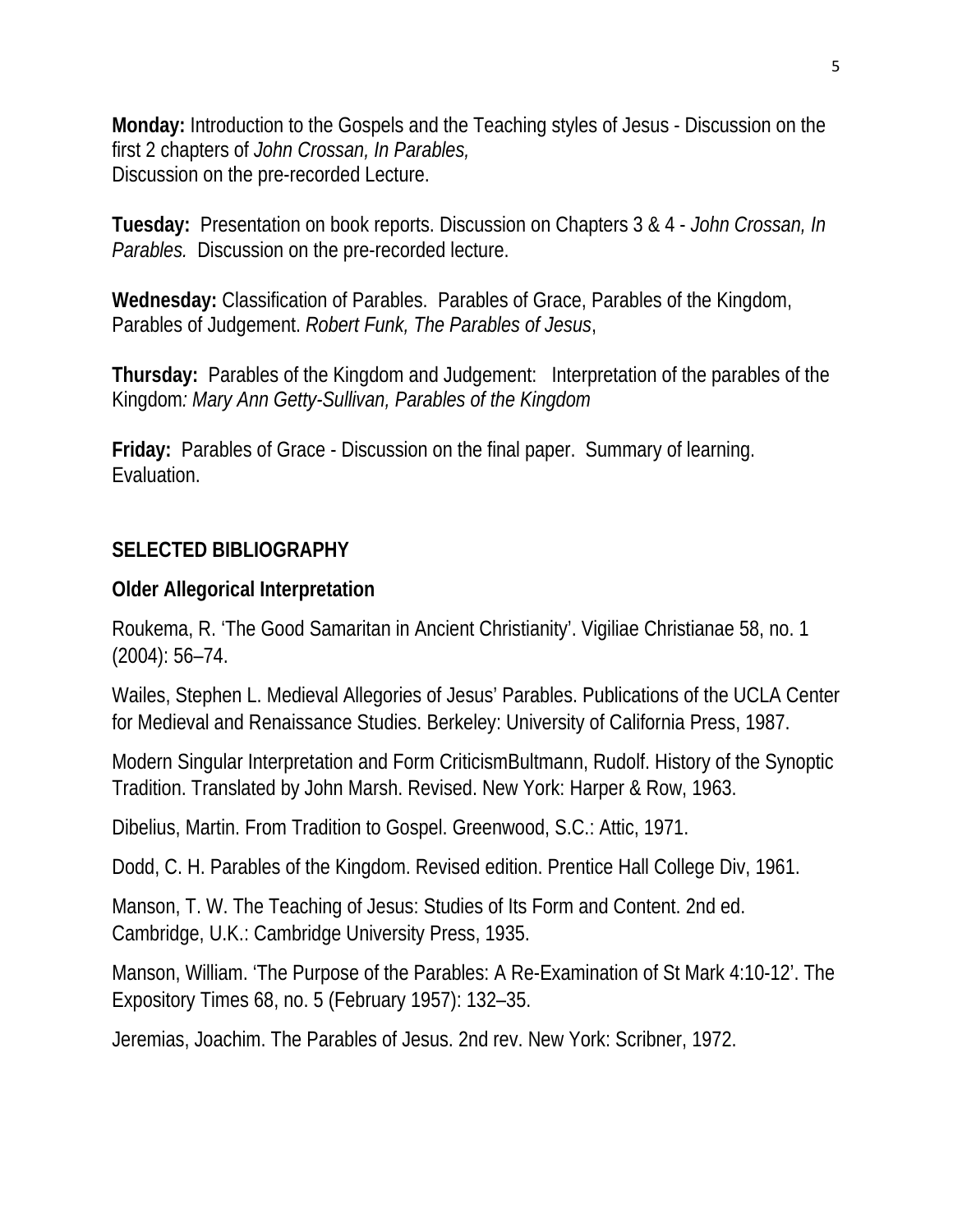#### **Jesus' Parables and Jewish Parables**

Daube, David. The New Testament and Rabbinic Judaism. Jordan Lectures in Comparative Religion 2. New York: Arno Press, 1973.

Johnston, Robert M, and Harvey K McArthur. They Also Taught in Parables: Rabbinic Parables from the First Centuries of the Christian Era. Grand Rapids: Academie Bks; Zondervan, 1990.

Neusner, Jacob. 'The Parable ("Mashal")'. In Ancient Israel, Judaism, and Christianity in Contemporary Perspective: Essays in Memory of Karl-Johan Illman, edited by Jacob Neusner, Alan J. Avery-Peck, Antti Laato, Risto Nurmela, and Karl-Gustav Sandelin, 259– 83. Lanham, Md: UPA, 2005.

Oesterley, W. O. E. The Gospel Parables in the Light of Their Jewish Background. Warburton Lectures. London: SPCK, 1936.

Safrai, Ze'ev, and R. Steven Notley. Parables of the Sages. Annotated edition edition. Jerusalem: Carta Jerusalem, 2015.

Stern, D. Parables in Midrash: Narrative and Exegesis in Rabbinic Literature. Cambridge, UK, 1991.

Stern, Frank. A Rabbi Looks at Jesus' Parables. Lanham, Md: Rowman & Littlefield, 2006.

Young, Brad H. The Parables: Jewish Tradition and Christian Interpretation. Hendrickson Publishing, 2009.

## **Modern Existential, Structuralist and Post-structuralist Interpretation**

Fuchs, Ernst. Studies of the Historical Jesus. Studies in Biblical Theology 42. London,: SCM Press, 1964.

Crossan, John Dominic. In Parables: The Challenge of the Historical Jesus. New York, 1973.

Crossan, John Dominic. Cliffs of Fall: Paradox and Polyvalence in the Parables of Jesus. New York: Seabury Pr, 1980.

Crossan, John Dominic. In Parables: The Challenge of the Historical Jesus. 2nd ed. Sonoma, Calif.: Polebridge, 1994.

Crossan, John Dominic. The Power of Parable: How Fiction by Jesus Became Fiction About Jesus. New York: HarperOne, 2014.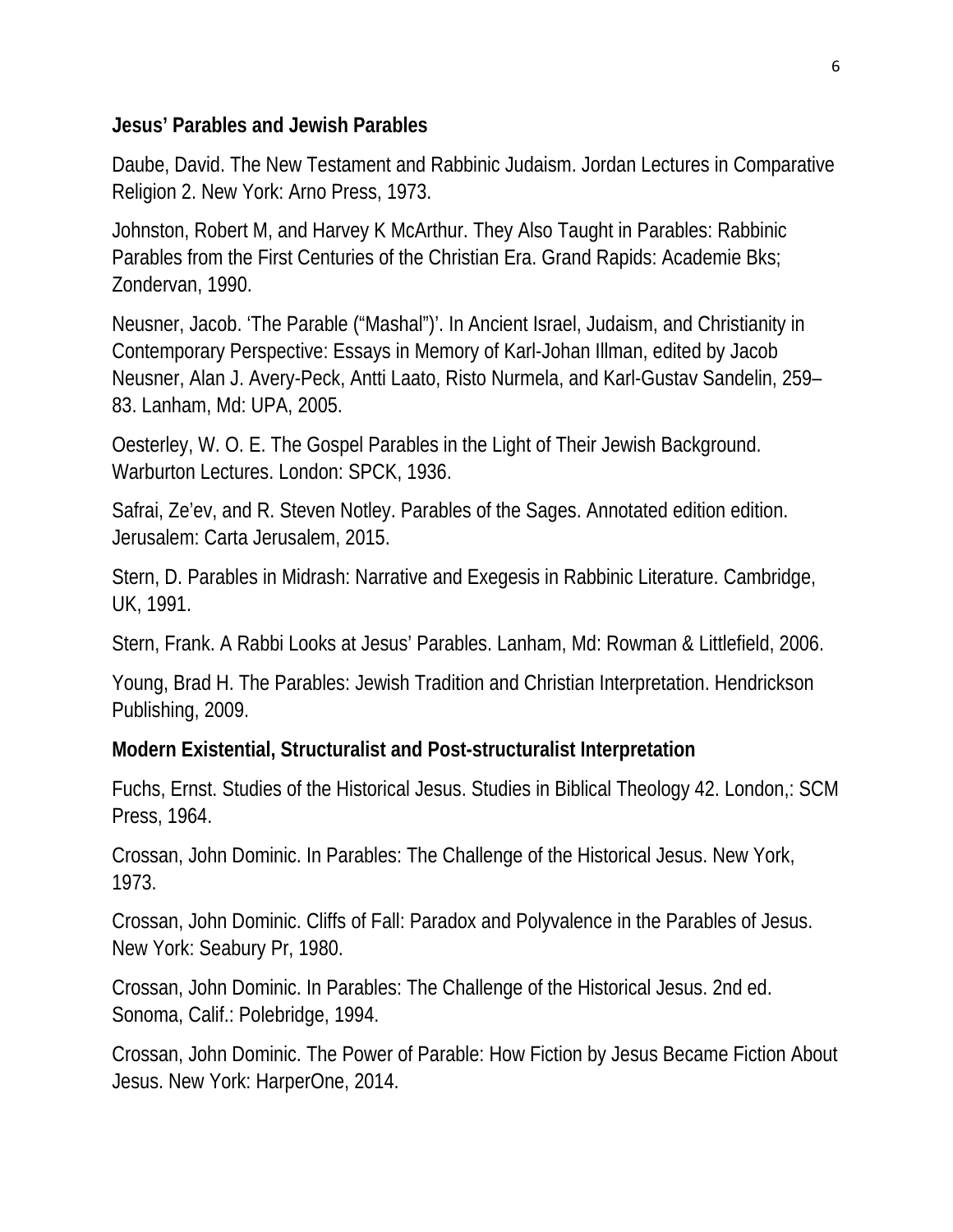Capon, Robert Farrar. Kingdom, Grace, Judgment Paradox, Outrage, and Vindication in the Parables of Jesus. Chicago: Eerdmans, 2002.

Funk, Robert W. Language, Hermeneutic, and Word of God: The Problem of Language in the New Testament and Contemporary Theology. Harper & Row, 1966.

Funk, Robert Walter. Parables and Presence: Forms of the New Testament Tradition. First Edition. Fortress Pr, 1982.

Groupe d'Entrevernes., and Jacques. Geninasca. Signs and Parables: Semiotics and Gospel Texts. Pittsburgh Theological Monograph Series ; 23. Pittsburgh: Pickwick Press, 1978.

Linnemann, Eta. Jesus of the Parables: Introduction and Exposition. New York: Harper & Row, 1966.

Patte, Daniel. Semiology and Parables: Exploration of the Possibilities Offered by Structuralism for Exegesis. Pittsburgh Theological Monograph Series 9. Pittsburgh: Pickwick, 1976.

Perrin, Norman. Jesus and the Language of the Kingdom: Symbolism and Metaphor in New Testament Interpretation. First paperback edition. Philadelphia: Fortress Press, 1976.

Perrin, Norman. Parable and Gospel. Augsburg Fortress Publishers, 2006. Ricoeur, Paul. 'Biblical Hermeneutics'. Semeia 4 (1975): 29–148.

Schillington, V. George, ed. Jesus and His Parables: Interpreting the Parables of Jesus Today. Edinburgh: T & T Clark, 1997.

Scott, Bernard Brandon. Hear Then the Parable: Commentary on the Parables of Jesus. Revised. Philadelphia, Penn.: Fortress, 1989.

Scott, Bernard Brandon. Re-Imagine the World. Polebridge Press, 2011.

Thiselton, Anthony C. 'Parables as Language-Event: Some Comments on Fuchs's Hermeneutics in the Light of Linguistic Philosophy'. Scottish Journal of Theology 23, no. 4 (November 1970): 437–68.

Tolbert, Mary Ann. Perspectives on the Parables: An Approach to Multiple Interpretations. Philadelphia: Augsburg Fortress, 1979.

Tolbert, Mary Ann. Sowing the Gospel: Mark's World in Literary-Historical Perspective. Minneapolis, MN: Fortress Press, 1989.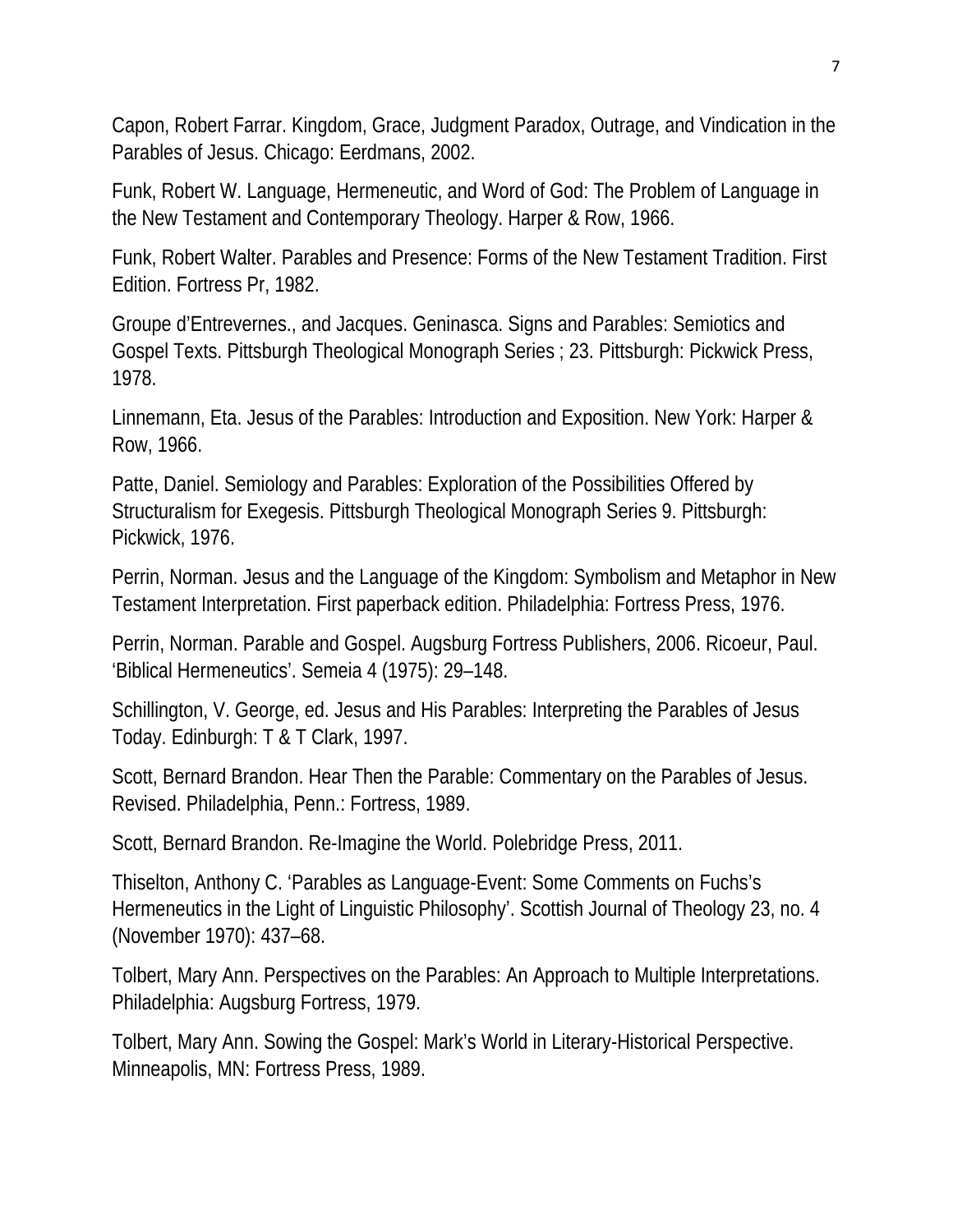#### **Modern Rhetorical and Neo-allegorical Interpretation**

Bailey, Kenneth E. Poet and Peasant: A Literary-Cultural Approach to the Parables in Luke. Grand Rapids, MI: Eerdmans, 1976.

Bailey, Kenneth E. Through Peasant Eyes: More Lucan Parables, Their Culture and Style. Grand Rapids, MI: Eerdmans, 1980.

Blomberg, Craig L. Interpreting The Parables. Downers Grove Ill.: IVP Academic, 2006. Boucher, Madeleine I. The Mysterious Parable: A Literary Study. Catholic Biblical Quarterly

Monograph Series 6. Washington: Catholic Biblical Association of America, 1977.

Hultgren, Arland J. The Parables of Jesus: A Commentary. The Bible in Its World; Bible in Its World. Grand Rapids, Mich.: W.B. Eerdmans, 2000.

Hultgren, Arland J. 'Interpreting the Parables of Jesus: Giving Voice to Their Theological Significance'. In Hermeneutik Der Gleichnisse Jesu: Methodische Neuansätze Zum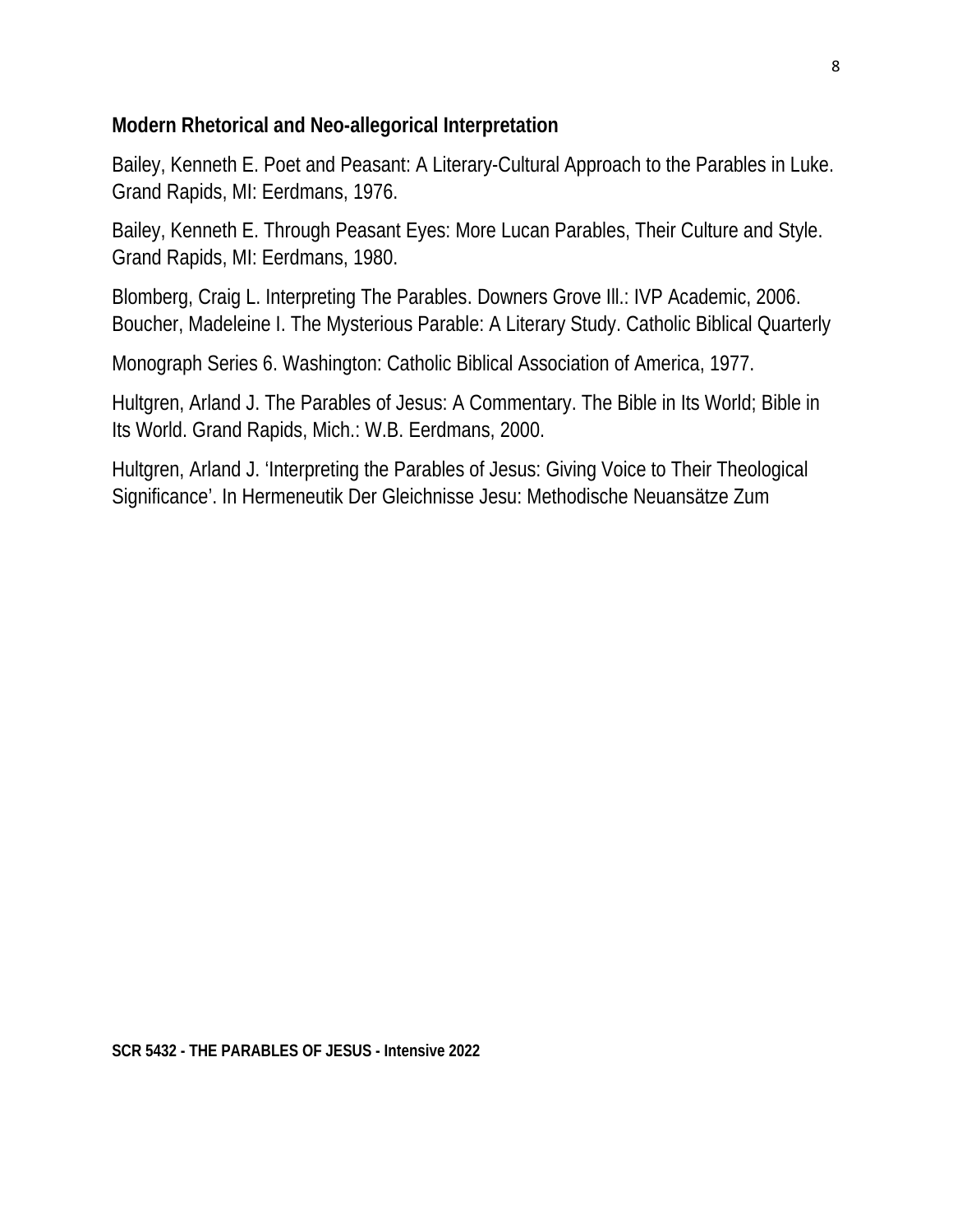**Grading Rubric: The Rev. Dr. Jacob David:** This explains how papers are evaluated, points for different levels of proficiency. To earn a good grade, study this rubric. Make sure that your paper includes all its elements and meets all the criteria.

| <b>Main Elements</b>                                          | Outstanding                                                                       | Proficient                                                                | <b>Needs</b><br>Improvement                                       | Not evident                                                          | Value<br>60 total |
|---------------------------------------------------------------|-----------------------------------------------------------------------------------|---------------------------------------------------------------------------|-------------------------------------------------------------------|----------------------------------------------------------------------|-------------------|
|                                                               |                                                                                   |                                                                           |                                                                   |                                                                      |                   |
| 1. Theological<br>content                                     | Theological<br>understanding of<br>the parables                                   | <b>Biblical</b><br>understanding                                          | Unclear discussion                                                | Coherent flow of<br>thought                                          | 15                |
| 2. Challenges of<br>leadership as<br>Pastor and<br>Prophet    | Description of the<br>context of present<br>understanding                         | The understanding<br>of complex post-<br>modern living                    | Description of the<br>relevance of the<br>parables                | A Non-traditional<br>understanding of<br>biblical<br>interpretation  | 15                |
| 3. Application of<br>theological<br>principles in<br>Ministry | Problems in<br>application are<br>discussed and<br>analyzed                       | Problems are<br>discussed but<br>analysis is weak                         | Practical,<br>innovative ways of<br>understanding the<br>parables | Analysis of your<br>willingness to teach<br>the new<br>understanding | 20                |
| 4. Your personal<br>analysis                                  | Your opinion<br>backed by your<br>theological and<br>scriptural<br>understanding. | Rationale behind<br>your understanding                                    | Your view is<br>weakly argued                                     | Lack of<br>documentation for<br>your opinion.                        | 10                |
| <b>General Criteria</b>                                       |                                                                                   |                                                                           |                                                                   |                                                                      | 40 total          |
| Critical thinking                                             | Insightful analysis<br>and conclusions<br>supported with<br>evidence              | Logical analysis but<br>evidence is thin.                                 | No coherent flow of<br>defense with<br>evidence                   | No evidence<br>presented                                             | 15                |
| Research and<br>citations                                     | Six or more<br>different scholarly<br>sources used and<br>correctly cited.        | Six or more<br>different scholarly<br>sources but<br>deficient citations. | Fewer than six<br>sources. Deficient<br>citations                 | No evidence of<br>research                                           | 15                |
| Writing                                                       | Grammar,<br>spelling, and use<br>of quotations are<br>satisfactory                | Weakness in<br>grammar, spelling,<br>paragraphing or<br>quotations        | Weakness in two<br>areas                                          | Weakness in three<br>or more areas                                   | 10                |
|                                                               |                                                                                   |                                                                           |                                                                   |                                                                      | 100               |

**SCR 5432 - THE PARABLES OF JESUS - Intensive 2022** 

**Grading Rubric:** This explains how papers are evaluated, points for different levels of proficiency. To earn a good grade, study this rubric. Make sure that your paper includes all its elements and meets all<br>SCR 5432 - THE PARABLES OF JESUS Intensive 2022 Course Learning Outcomes Rubric **SCR 5432 - THE PARABLES OF JESUS Intensive 2022**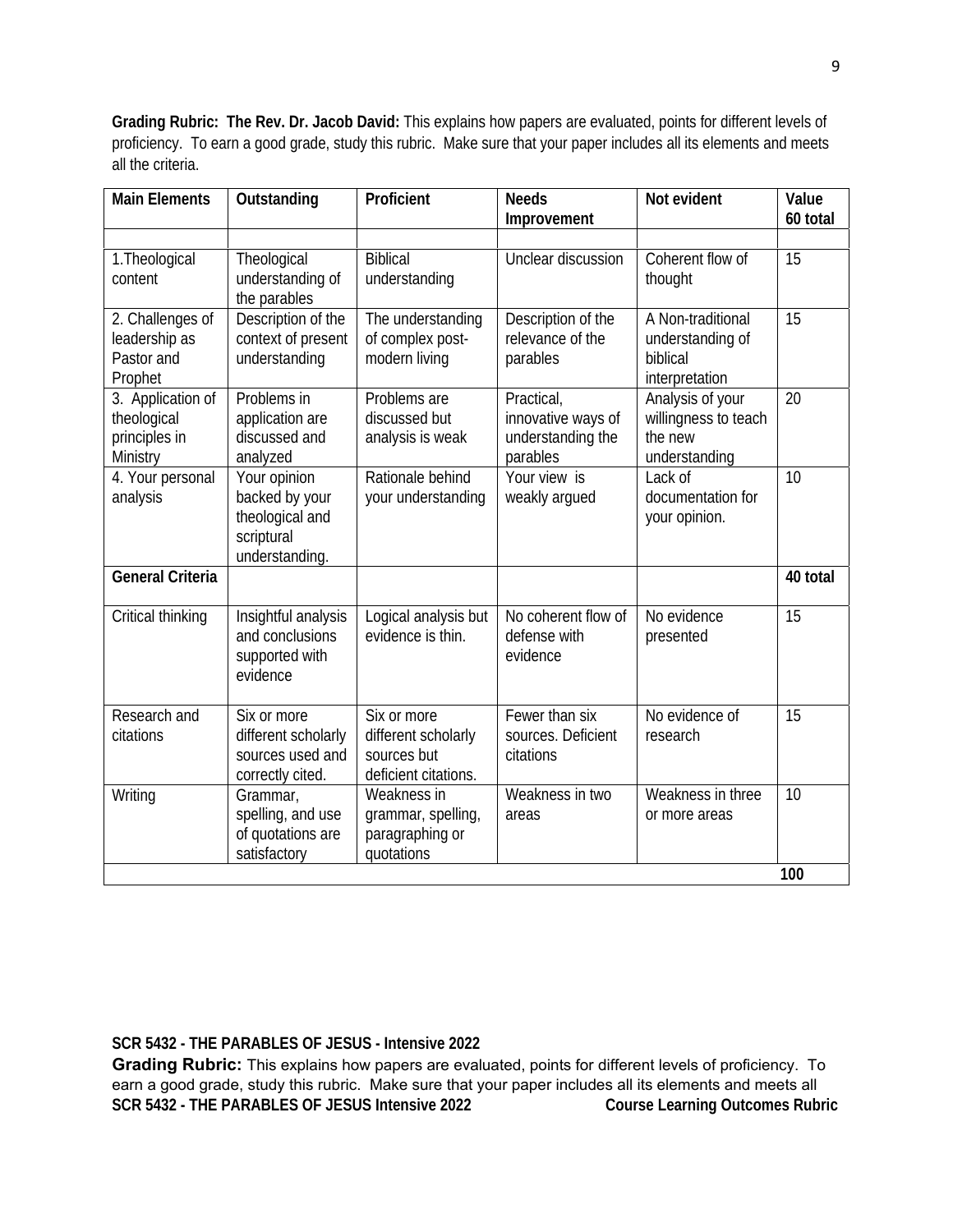| Learning<br>outcomes                                                                                                                     | <b>Novice</b>                                                                                                                                          | Approaching                                                                                                                                 | Proficient                                                                                                                               | Advanced                                                                                                                                 | Score |
|------------------------------------------------------------------------------------------------------------------------------------------|--------------------------------------------------------------------------------------------------------------------------------------------------------|---------------------------------------------------------------------------------------------------------------------------------------------|------------------------------------------------------------------------------------------------------------------------------------------|------------------------------------------------------------------------------------------------------------------------------------------|-------|
| 1. Interpret the<br>parables with form<br>and content                                                                                    | Can understand<br>interpretation of<br>parables                                                                                                        | Can understand<br>interpretation of<br>parables 30%                                                                                         | Can understand<br>interpretation of<br>parables 60%                                                                                      | Can understand<br>interpretation of<br>parables 80%                                                                                      |       |
| 2. Distinction of<br>parables,<br>allegories and<br>exemplary stories                                                                    | Can identify<br>distinctions of<br>parables and<br>other stories                                                                                       | Can identify<br>distinctions of<br>parables and other<br>stories 30%                                                                        | Can identify<br>distinctions of parables<br>and other stories 60%                                                                        | Can identify<br>distinctions of parables<br>and other stories 80%                                                                        |       |
| 3. understand<br>methods of literary<br>criticism                                                                                        | Limited ability to<br>understand<br>methods of<br>literary criticism                                                                                   | ability to understand<br>methods of literary<br>criticism 30%                                                                               | ability to understand<br>methods of literary<br>criticism 60%                                                                            | ability to understand<br>methods of literary<br>criticism 80%                                                                            |       |
| 4. Recognize and<br>identify<br>redactional<br>elements in the<br>parables inserted<br>by the writers                                    | Limited ability to<br>recognize and<br>identify<br>redactional<br>elements in the<br>parables inserted<br>by the writers                               | Limited ability to<br>recognize and identify<br>redactional elements<br>in the parables<br>inserted by the<br>writers 30%                   | Limited ability to<br>recognize and identify<br>redactional elements<br>in the parables<br>inserted by the writers<br>60%                | Limited ability to<br>recognize and identify<br>redactional elements<br>in the parables<br>inserted by the writers<br>80%                |       |
| 5. Understand the<br>social situation in<br>which Jesus lived<br>and see those<br>differences and<br>similarities with<br>our own lives. | Limited<br>understanding of<br>social situation in<br>which Jesus<br>lived, and see<br>those differences<br>and similarities<br>with our own<br>lives. | understanding of<br>social situation in<br>which Jesus lived<br>and see those<br>differences and<br>similarities with our<br>own lives. 30% | understanding of<br>social situation in<br>which Jesus lived, and<br>see those differences<br>and similarities with<br>our own lives.60% | understanding of<br>social situation in<br>which Jesus lived, and<br>see those differences<br>and similarities with<br>our own lives.80% |       |

## *Assessment Map of Assignments to Course Objectives: 2022*

**SCR 5432 - THE PARABLES OF JESUS - Intensive 2022**